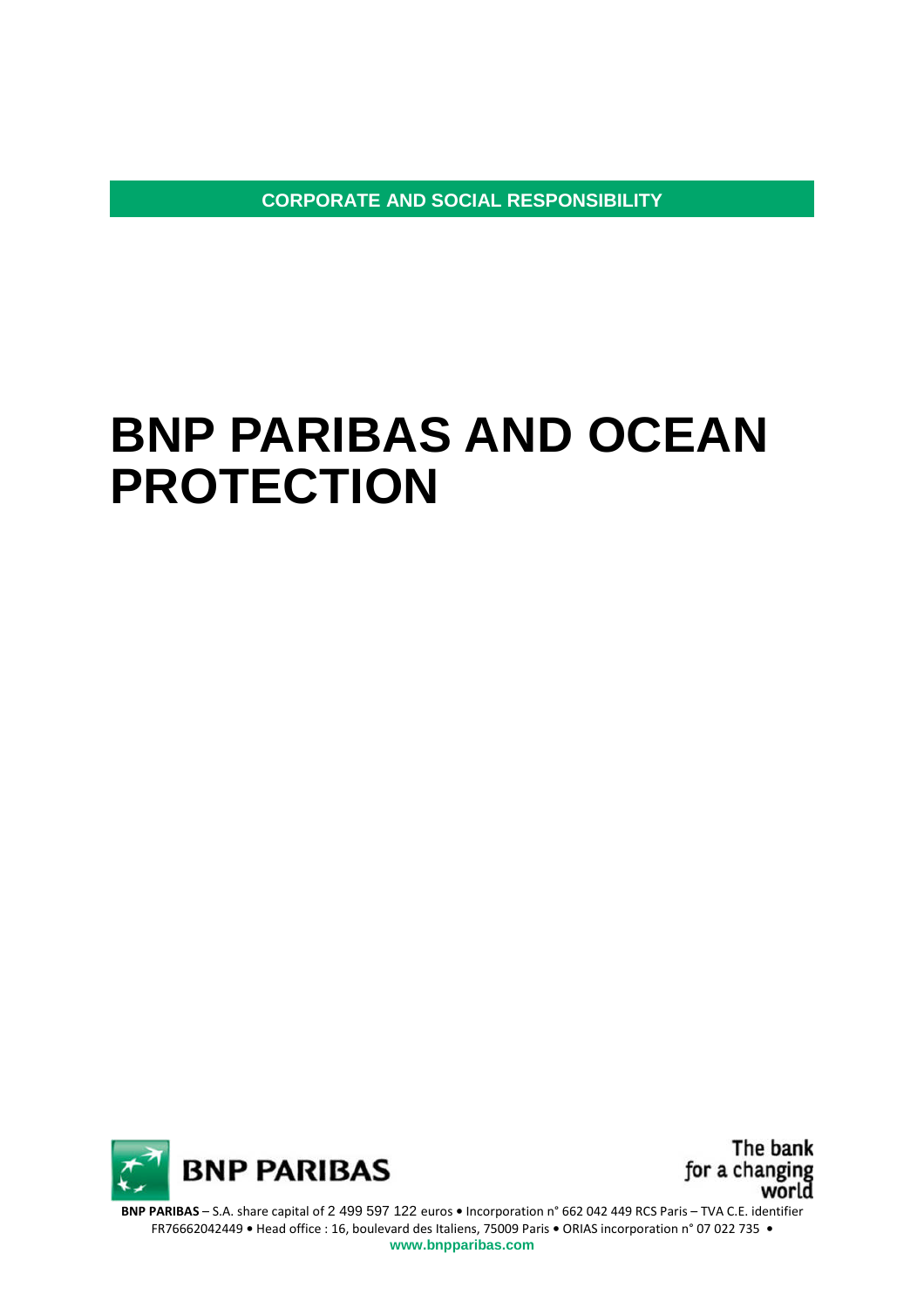# **THE OCEAN PLAYS A CRUCIAL ROLE ON OUR PLANET: ITS PRESERVATION IS A NECESSITY**

The ocean is critical for our planet since it accounts for 70% of its total surface from the coastal areas down to its greater depths. The ocean is the cradle of an extraordinary and precious biodiversity for the balance of life on earth. It provides human beings with essential resources, sustains food security, health and preserves habitats; it also plays a key role in the oxygen cycle and in climate regulation. Finally, the ocean is a resource and a vector of the globalized economy, generating direct and indirect jobs, including through its role for science and the development of new technologies.

The state of the ocean is deteriorating rapidly, and the scientific community has been issuing repeated warnings about its situation and calling for urgent action. There are numerous issues at stake:

- climate change and greenhouse gas emissions generate ocean acidification and warming, observed at record high levels over the past 15 years,
- under the pressure of global effects as well as those caused by certain land and maritime activities, marine ecosystems and biodiversity-sensitive areas are disrupted, as illustrated by coral reef bleaching or risks to food supply chains due to overexploitation of some fish species,
- coastal areas, which are home to around a third of the world population, are also affected by erosion, the rise of sea levels as well as pollution from plastic, as an example of the waste and waste water discharges into the ocean.

In this context, in line with its commitment to contribute to reaching the United Nations' Sustainable Development Goals (SDG) particularly through its financing and investing activities, BNP Paribas seeks to take an active part preserving the ocean and its resources. Being aware that the activities of a number of its clients depend on the safeguarding of the ocean, but also that some of them, although highly necessary to the economy, may be contributing to the disruption of its ecosystem, BNP Paribas states its willingness to work with its clients towards the achievement of the SDG 14 ("Life Under Water") for the conservation and a sustainable use of the ocean. This engagement is reflected on the one hand by setting up criteria framing its financings in activities considered as sensitive from the standpoint of environment and oceanic biodiversity, and on the other hand through the active support for initiatives towards a sustainable economy, respectful to the marine ecosystems and human beings.

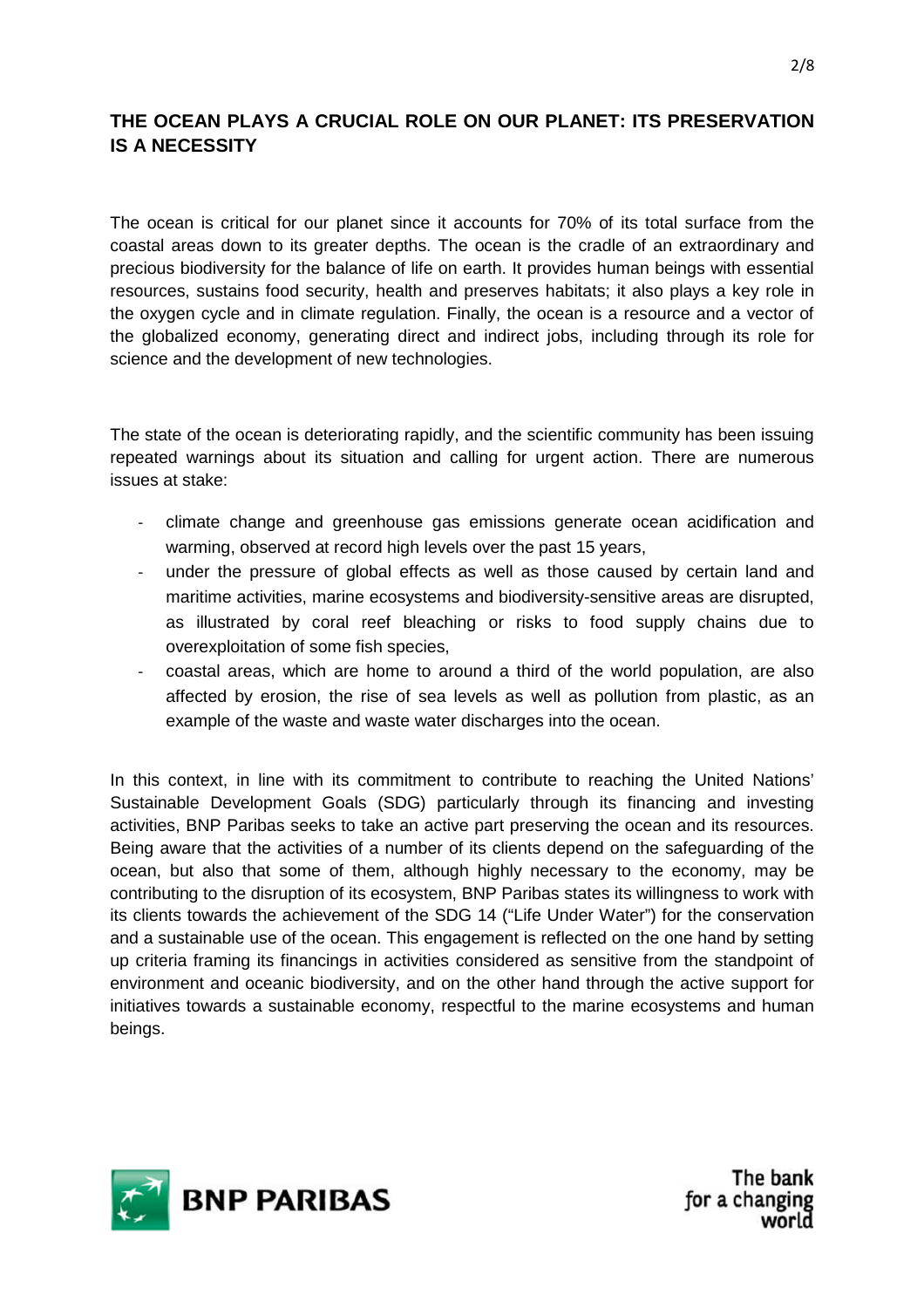# **BNP PARIBAS COMMITS TO FINANCE IN A RESPONSIBLE MANNER ACTIVITIES LIKELY TO IMPACT THE OCEAN**

The Group follows the global framework defined by international regulations such as United Nations Convention on the Law of the Sea, as well as the discussions aiming to draw up an international treaty dedicated to the high sea.

In this context, BNP Paribas is setting up dedicated criteria to frame its financing and investing activities towards the maritime transportation industry, wild-caught fisheries and aquaculture, offshore natural resources extracting activities, marine renewable energies as well as onshore activities which have a strong impact on the ocean.

#### **1. Maritime Transportation**

Vital industry for international trade and the world economy, accounting for the transit of over 80% of the volume of goods traded around the globe, including many strategic raw materials, the maritime transportation industry illustrates the variety of issues at stake for the ocean.

BNP Paribas takes part in the drive towards modernizing the world's shipping fleet and making it more sustainable, and systematically evaluates the environmental and social performance of its clients in this industry. BNP Paribas commits to financing exclusively merchant ships applying the strictest applicable environmental and social norms and conventions as defined by the United Nations and its specialized agencies (IMO<sup>1</sup> and ILO<sup>2</sup>). In line with the standards on safety<sup>3</sup>, maritime pollution prevention<sup>4</sup>, including oil pollution, and on environmental impacts minimization<sup>5</sup>, the Group ensures that the vessels collateralizing its ship financing portfolio are certified by classification societies members of the IACS $<sup>6</sup>$  ensuring proper design rules, and insured under the best international standards.</sup>

BNP Paribas also supports its clients in the ecological transformation of their fleet, considering the necessary anticipation on new regulatory thresholds applicable on sulfur and nitrogen oxides emissions from 2020 onwards, and in the context of the IMO defined trajectory to halve  $CO<sub>2</sub>$  emissions by 2050<sup>7</sup>. Taking into account the magnitude of these strategic and technological challenges, and in order to reinforce the dialogue with its clients, BNPP has partnered with Bureau Veritas Marine & Offshore Solutions for general assistance and advice.

 $^7$  Initial strategy as defined in April 2018 based on 2008 levels



<sup>1</sup> International Maritime Organization

<sup>&</sup>lt;sup>2</sup> International Labour Organization

<sup>&</sup>lt;sup>3</sup> SOLAS : International Convention Safety of Life at Sea

<sup>&</sup>lt;sup>4</sup> Marpol (Marine Pollution Convention) and its appendix I to VI ; Ballast Water Management Convention

<sup>&</sup>lt;sup>5</sup> Regarding e.g. antifouling coating and ballast water management

<sup>6</sup> International Association of Classification Societies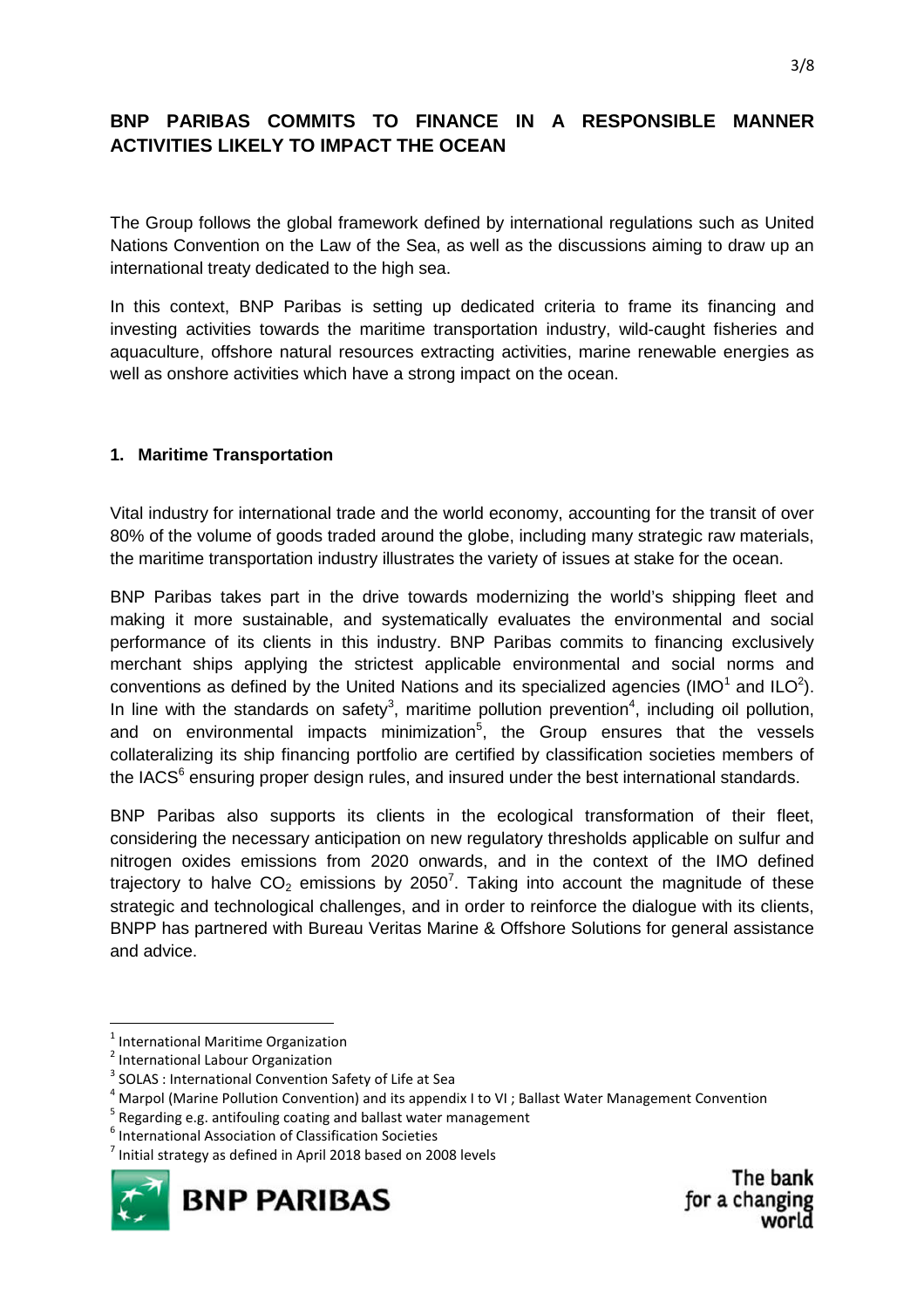The Group also encourages its clients to communicate their policy and adopt the best practices relative to end-of-life ship recycling, and is supportive of international standards such as the Hong Kong Convention<sup>8</sup>, which takes into account environmental issues, as well as the social impact on workers of hazardous materials onboard from a health and safety point of view.

The cruise sector is a fast-growing leisure industry that faces similar issues as the merchant fleet, but also specific challenges, and this is why BNP Paribas regularly proceeds to complementary assessments of its cruise operator clients in terms of environmental and social policies. A particular focus in this assessment is put on the onboard treatment of water and waste, the reduction of air pollution in coastal areas, as well as the implementation of the highest standards in terms of health and safety for crews and passengers.

## **2. Fishing and Aquaculture**

Fishing is also critical for human beings, food security and their economies. However, with close to 90% of fish stocks being exploited at or above biological sustainability levels, the challenge to the balance in the marine ecosystem jeopardizes the sustainability of fishing activities. Being aware of the key role that quotas may play, BNP Paribas engages a dialogue with its clients on fishing techniques and geographical zones, in line with the highest standards. BNP Paribas is committed against illegal, unreported and unregulated fishing to favour a sustainable management of fishing stocks, and requires that its clients do not use dynamite or cyanide, drift nets longer than 2.5km, electric fishing, and bottom trawling beyond a depth of 800 meters.

Aquaculture also presents important challenges, both due to the growth in production, as a response to the decrease in wild fish stocks, and to its environmental impacts: methods of production, discharges, pollution, disease transmission and interbreed with wild species, as well as the degradation of coastal areas such as mangroves swamps. BNP Paribas commits to engage in a dialogue with its clients, and promotes the best practices in the aquaculture industry, both in terms of reducing the impacts on the environment and complying with labour and local community rights.

Furthermore, BNP Paribas encourages its clients to implement voluntary standards such as the MSC $^9$  and ASC $^{10}$  labels.

#### **3. Offshore oil and gas, deep sea mining and renewable marine energies**

With regards to energy resources, a third of oil and a fourth of gas extracted worldwide today come from the marine environment, not forgetting the growing marine renewable energies such as offshore wind or the subsea mineral resources extraction. Keen to support infrastructure projects that minimize their impact on marine biodiversity, BNP Paribas pays

<sup>&</sup>lt;sup>10</sup> Aquaculture Stewardship Council



<sup>&</sup>lt;sup>8</sup> IMO Hong Kong International Convention for the Safe and Environmentally Sound Recycling of Ships

<sup>&</sup>lt;sup>9</sup> Marine Stewardship Council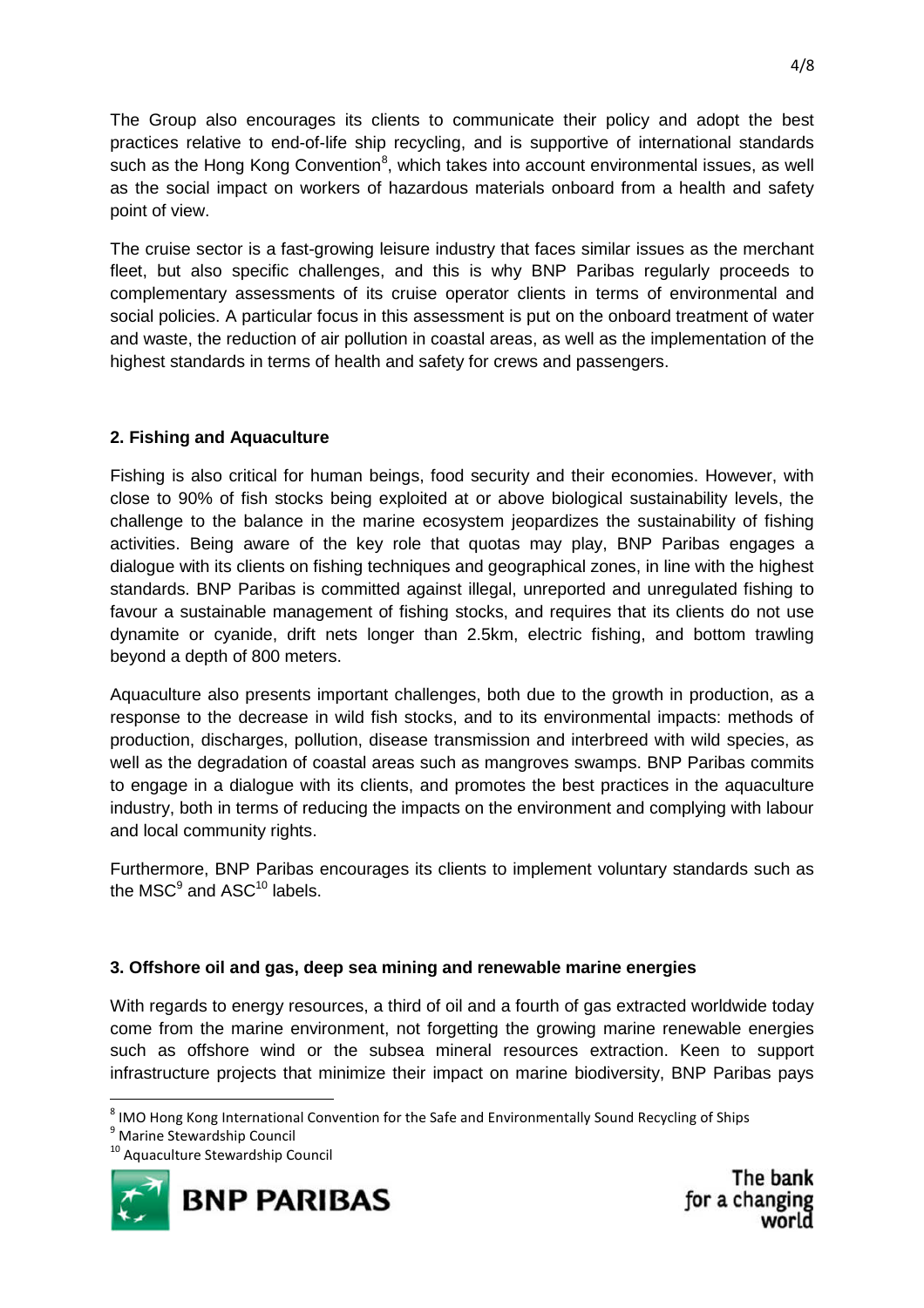particular attention to technological and ecological challenges related to the construction and operations of these activities. In line with its Commitments to the Environment, BNP Paribas analyzes projects in this sector in light of the highest international standards in terms of impact on the environment and on marine biodiversity, especially in deep waters and in areas of high biodiversity value such as Marine Protected Areas, and encourages measures taken to reduce and compensate those impacts as much as possible.

## **4. Land-based activities in relation to the ocean**

Beyond its commitments towards sustainable maritime activities, and being aware that 80% of ocean pollution is generated onshore, BNP Paribas considers that a significant part of the challenge to preserve the ocean lies in the form of reduced waste generation, end-of-life management and recycling strategies for materials. Thus:

- in the agriculture sector, the Group evaluates the farming projects it finances with respect to the management of their effluents and waste to minimize water pollution and therefore ocean pollution;
- in the mining sector, the Group does not finance any project that uses riverine or shallow marine tailings disposal. Furthermore, the Group assesses whether the mining project is managing adequately its effluents to minimize water pollution;
- the Group's exit from tobacco sector financing and investing activities also has an impact as cigarette butts represent one of the most common forms of waste both in the sea and on the shores<sup>11</sup>.

With more than 8 million tons dumped into the ocean each year, plastic pollution is a scourge that also requires specific attention due to its magnitude and its alarming consequences on marine ecosystems as well as on health. The Group therefore commits to ban petrochemical sourced single-use plastics from the working environment of its employees by 2020. BNP Paribas also supports employees' awareness campaigns and their engagement to collect plastic waste, and announced in 2019 a partnership with Craig Leeson, "A Plastic Ocean" film director and BNP Paribas Global Sustainability Ambassador.

<sup>&</sup>lt;sup>11</sup> Source: Ocean Conservancy International Coastal Cleanup, 2018 report

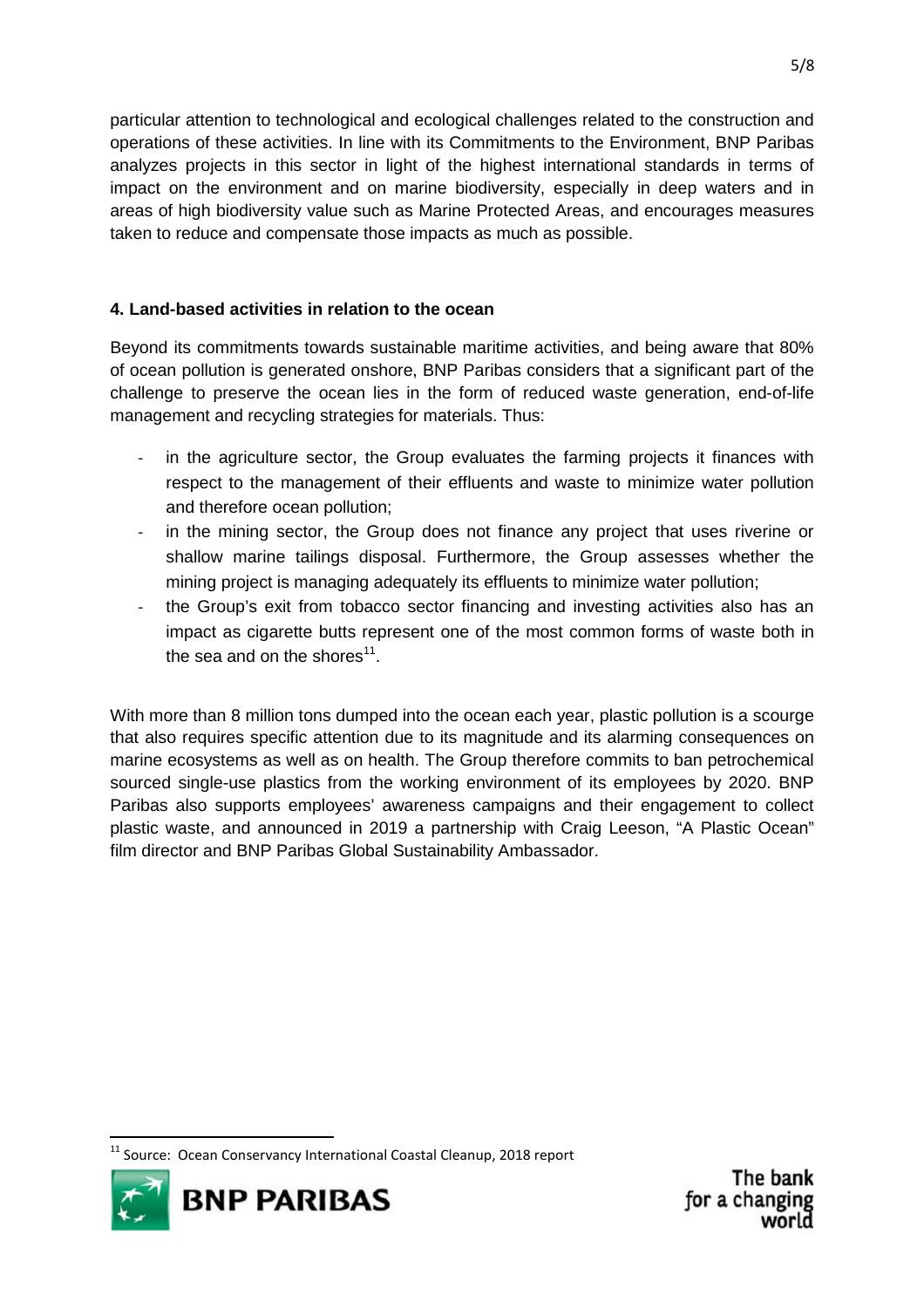# **BNP PARIBAS SEEKS TO ACTIVELY TAKE PART IN THE PRESERVATION OF THE OCEAN**

#### **1. Support the implementation of best practices through positive-impact banking solutions and services**

The Group offers a range of dedicated banking products seeking to finance the activities of its clients who actively manage their impacts on marine ecosystems.

BNP Paribas therefore offers credit loans with enhanced interest rates (Sustainability Linked Loans) upon the achievement by the client of specific and measurable sustainability key performance indicators in relation to the ocean. This includes the reduction of greenhouse gas and particles emissions in the atmosphere for maritime transportation projects, or the transition towards a circular economy for plastics and the use of recycled products in industrial processes. The Group also supports its clients through Green loans and in raising funds through Green bonds which enable them to transform their business models in an ambitious way and preserve the ocean.

In the maritime transportation sector, BNP Paribas commits 1 billion euros by 2025 to financing the ecological transition of ships, supporting for example dual-fuel Liquefied Natural Gas (LNG) propulsion projects. More specifically in the cruise industry, the Group will ensure that its financing portfolio of newbuilding ships will meet the highest environmental standards, and that LNG will constitute the preferred propulsion mode.

BNP Paribas also proposes carbon emissions offset solutions to its clients willing to enter into voluntary compensation through its Social Business subsidiary ClimateSeed, for instance in the merchant ship or yacht financing sectors.

#### **2. Support innovation**

The Group seeks to promote innovation in a complementary way and relies on its international start-ups support network to foster innovation, key to build a sustainable ocean economy.

BNP Paribas supports the Sustainable Ocean Alliance start-up accelerator program, which backs young entrepreneurs in the development of positive-impact solutions for the ocean. Based in the area of San Francisco, this international program seeks to support the growth of 15 initiatives in 2019. This project completes the Ocean Tech practice launched in San Francisco by the Atelier BNP Paribas, the innovation studio of the Group.

In France, BNP Paribas has also partnered with Ze Box, incubator and accelerator for startups inaugurated in Marseille in 2018 to support innovation, particularly in the sustainable maritime transport sector.

The Group also supports innovation through investments and in particular in the context of the 100 million euros global envelope dedicated to investing in start-ups fostering the energy

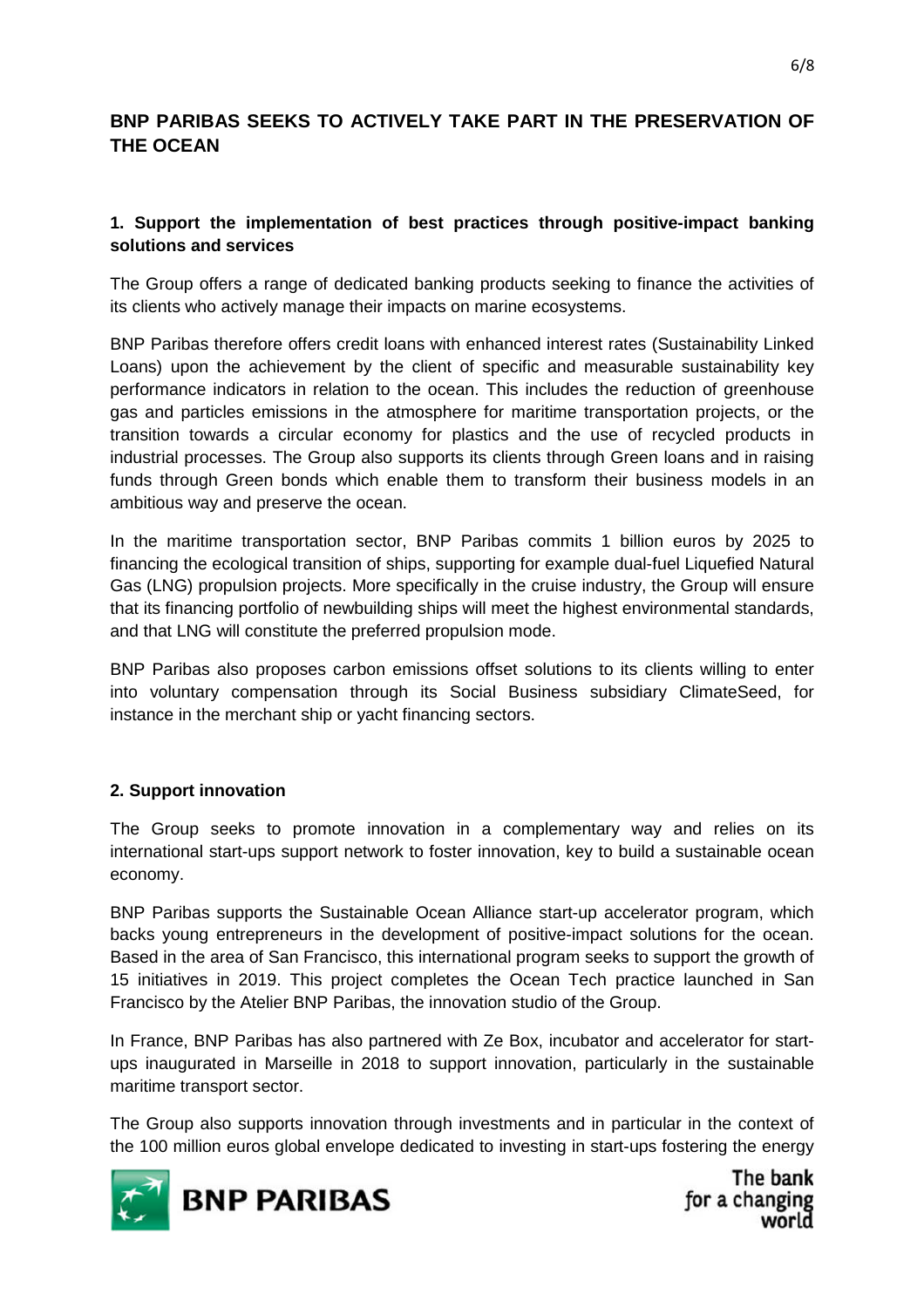transition by 2020 and which targets, among others, start-ups active in sustainable maritime transportation. In 2018, BNP Paribas also invested in French start-ups developing innovative and sustainable solutions about aquaculture and packaging for instance. BNP Paribas has also financed start-ups developing solutions for waste revaluation, recycling of maritime plastics as well as energy efficiency in maritime transport.

### **3. Moving the needle**

BNP Paribas takes part in several initiatives to raise awareness and promote best practices linked with the ocean.

In 2018, the Group thus joined the Tuna Protection Alliance, a working group coordinated by the Earthworm Foundation NGO, gathering a number of actors in the tuna fisheries chain and seeking to share commitments, develop action plans to support responsible practices with a focus on transparency and monitoring, including in the transformation and distribution chains.

In the yacht sector, BNP Paribas collaborates with the SYBAss<sup>12</sup> Think Tank to develop "Green" certifications, and promote technologies with higher energy efficiency, the use of non-polluting, recyclable and environmental friendly materials, as well as working on the endof-life ship economy in favour of materials reuse.

Lastly, BNP Paribas Asset management, the Group's subsidiary for asset management, endorsed in 2018 the "New Plastics Economy Global Commitment" launched by the Ellen Mac Arthur Foundation, and its vision for the development of a circular economy for plastics.

## **4. Support research for a better understanding of the ocean**

The BNP Paribas Foundation supports research with its international sponsorship program, the *Climate and Biodiversity Initiative* with a new call for projects launched in 2019. For example, three projects linked to the ocean have been funded since 2017:

- *SENSEI* (led by Christophe Barbaud and Yan Ropert-Coudert, CEBC/ CNRS/ Université La Rochelle): measure the impact of global warming on seabirds and marine mammals that inhabit the Arctic and Antarctic regions or rely on them for their reproduction;
- *REEF SERVICES* (led by Valeriano Parravicini, CRIOBE/ EPHE/ CNRS/ UPVD/ PSL): measure and predict the consequences of global warming on coral reefs and the services they provide (fishing, tourism, coastal protection);
- EAIIST (led by Joël Savarino, IGE CNRS/ Université Grenoble Alpes): collect unprecedented data to model the evolution of East Antartica, a region still largely unexplored, and its possible consequences on ocean level rise.

<sup>&</sup>lt;sup>12</sup> Superyacht Builders Association